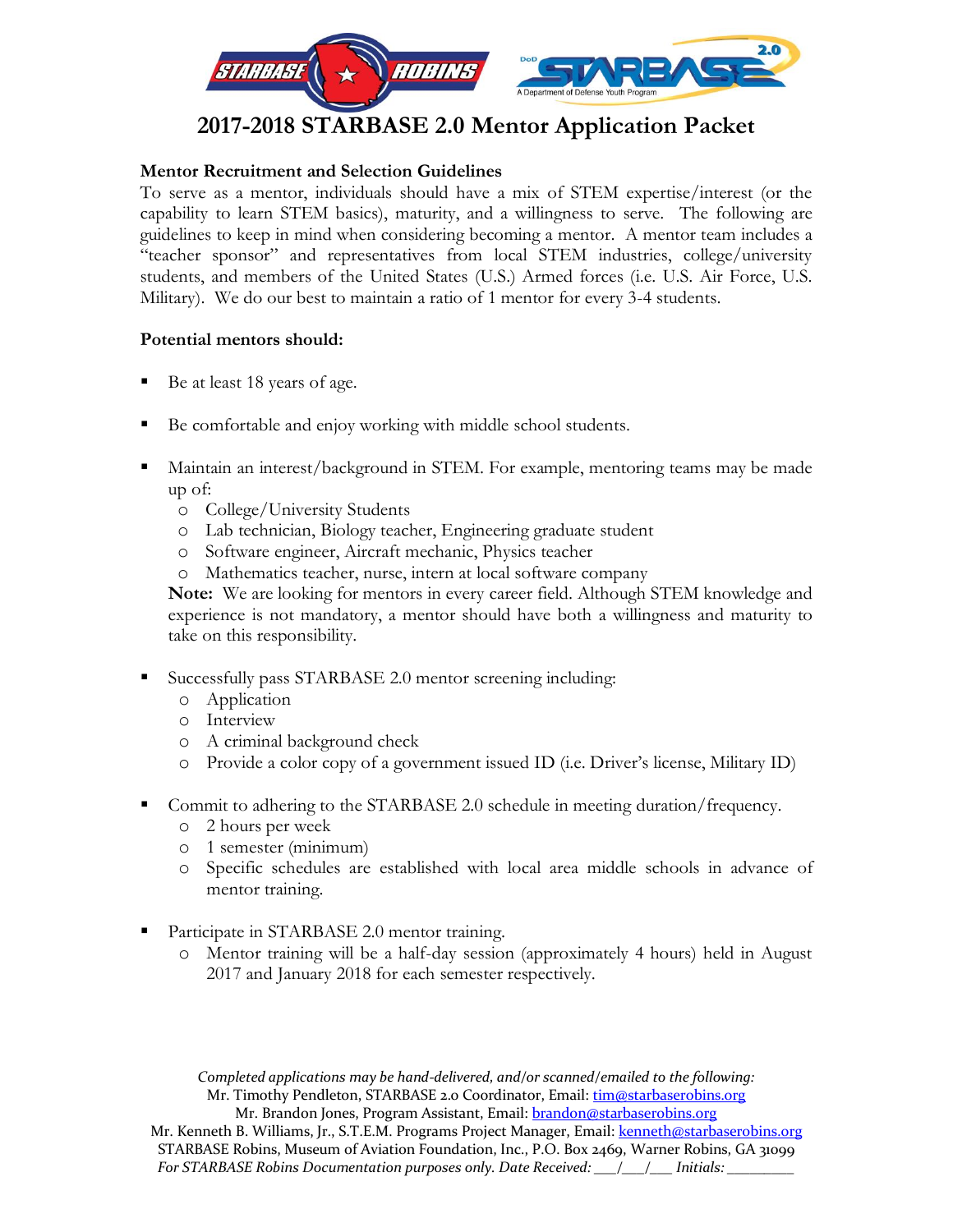

# **2017-2018 STARBASE 2.0 Mentor Application**

**Personal Information:**

| Last                                                                                        | First                 |      | Middle                             | Suffix                          |
|---------------------------------------------------------------------------------------------|-----------------------|------|------------------------------------|---------------------------------|
| Date of Birth: $\frac{1}{\sqrt{1-\frac{1}{2}}}\left  \frac{1}{\sqrt{1-\frac{1}{2}}}\right $ |                       |      | Gender: ______ Male _______ Female |                                 |
| Ethnicity:                                                                                  |                       |      |                                    |                                 |
| $\frac{1}{\sqrt{2}}$ Hispanic or Latino/a                                                   |                       |      |                                    |                                 |
| Non-Hispanic or Non-Latino/a                                                                |                       |      |                                    |                                 |
| Unknown                                                                                     |                       |      |                                    |                                 |
| Race:                                                                                       |                       |      |                                    |                                 |
| <b>Example 3</b> American Indian or Alaskan Native                                          |                       |      | _ White or Caucasian               |                                 |
| Asian                                                                                       |                       |      |                                    | More than one race (i.e. Mixed) |
| Black or African American                                                                   |                       |      | Unknown                            |                                 |
| Native Hawaiian or other Pacific Islander                                                   |                       |      |                                    |                                 |
|                                                                                             |                       |      |                                    |                                 |
|                                                                                             |                       |      |                                    |                                 |
|                                                                                             |                       |      |                                    |                                 |
|                                                                                             |                       |      |                                    |                                 |
| <b>Street</b>                                                                               |                       | City | State                              | Zip Code                        |
| <b>Emergency Contact:</b>                                                                   |                       |      |                                    |                                 |
| Name                                                                                        | Relationship          |      | Phone                              | Email                           |
| <b>Employment Background:</b>                                                               |                       |      |                                    |                                 |
|                                                                                             |                       |      |                                    |                                 |
|                                                                                             |                       |      |                                    |                                 |
|                                                                                             |                       |      |                                    |                                 |
|                                                                                             | City<br><i>Street</i> |      | State                              | Zip Code                        |
| How long have you been employed with this company/organization?                             |                       |      |                                    |                                 |

*Completed applications may be hand-delivered, and/or scanned/emailed to the following:* Mr. Timothy Pendleton, STARBASE 2.0 Coordinator, Email: [tim@starbaserobins.org](mailto:tim@starbaserobins.org) Mr. Brandon Jones, Program Assistant, Email: [brandon@starbaserobins.org](mailto:brandon@starbaserobins.org) Mr. Kenneth B. Williams, Jr., S.T.E.M. Programs Project Manager, Email[: kenneth@starbaserobins.org](mailto:kenneth@starbaserobins.org) STARBASE Robins, Museum of Aviation Foundation, Inc., P.O. Box 2469, Warner Robins, GA 31099 *For STARBASE Robins Documentation purposes only. Date Received: \_\_\_/\_\_\_/\_\_\_ Initials: \_\_\_\_\_\_\_\_\_*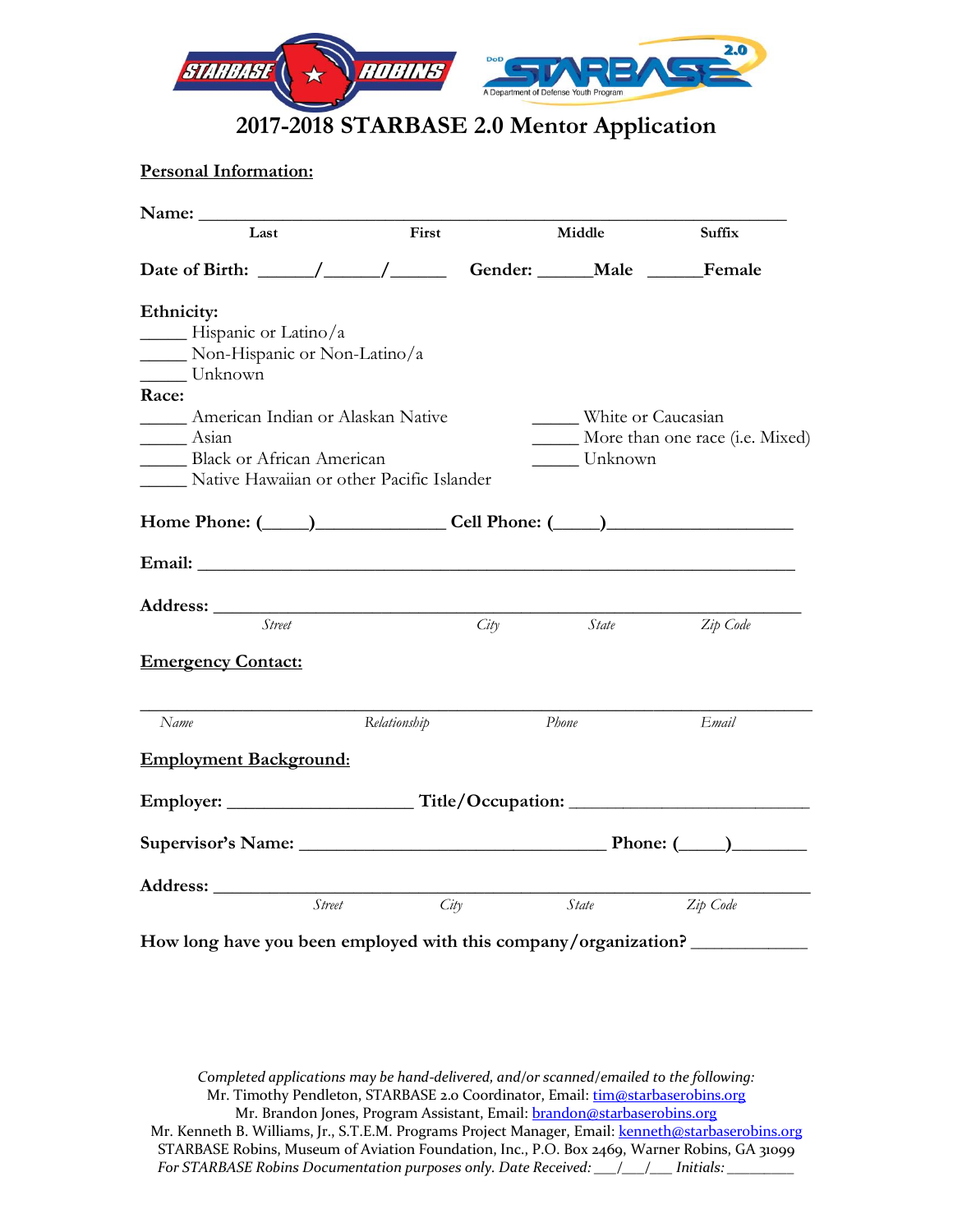**Educational Background:**

- **Are you a current college/university student attending? \_\_\_\_\_\_Yes \_\_\_\_\_\_No**
- If yes, list the name of the college/university:
- **Major/Minor: \_\_\_\_\_\_\_\_\_\_\_\_\_\_\_\_\_\_\_\_\_\_\_\_\_\_\_\_\_\_\_\_\_\_\_\_\_\_\_\_\_\_\_\_\_\_\_\_\_\_\_\_\_**
- **Department Head:**  $\blacksquare$
- **Academic Advisor: \_\_\_\_\_\_\_\_\_\_\_\_\_\_\_\_\_\_\_\_\_\_\_\_\_\_\_\_\_\_\_\_\_\_\_\_\_\_\_\_\_\_\_\_\_\_\_\_\_**

## **Armed Forces Affiliation:**

- **Are you a member of the United States (U.S.) armed forces? \_\_\_\_Yes \_\_\_No**
- **List your respective branch U.S. Armed forces/Branch: \_\_\_\_\_\_\_\_\_\_\_\_\_\_\_\_\_\_**

### **Background Information:**

- **Have you been convicted of any felonies, misdemeanor, or municipal charges currently or pending against you or are you currently out on bail or awaiting trial? \_\_ Yes \_\_ No**
- **Have there been any allegations/complaints/reports regarding your involvement in child abuse or neglect (i.e. confirmed or denied)? \_\_Yes \_\_No**

**\_\_\_\_\_\_\_\_\_\_\_\_\_\_\_\_\_\_\_\_\_\_\_\_\_\_\_\_\_\_\_\_\_\_\_\_\_\_**\_\_\_\_\_\_\_\_\_\_\_\_\_\_\_\_\_\_\_\_\_\_\_\_\_\_\_\_ \_\_\_\_\_\_\_\_\_\_\_\_\_\_\_\_\_\_\_\_\_\_\_\_\_\_\_\_\_\_\_\_\_\_\_\_\_\_\_\_\_\_\_\_\_\_\_\_\_\_\_\_\_\_\_\_\_\_\_\_\_\_\_\_\_\_ \_\_\_\_\_\_\_\_\_\_\_\_\_\_\_\_\_\_\_\_\_\_\_\_\_\_\_\_\_\_\_\_\_\_\_\_\_\_\_\_\_\_\_\_\_\_\_\_\_\_\_\_\_\_\_\_\_\_\_\_\_\_\_\_\_\_

**\_\_\_\_\_\_\_\_\_\_\_\_\_\_\_\_\_\_\_\_\_\_\_\_\_\_\_\_\_\_\_\_\_\_\_\_\_\_\_\_\_\_\_\_\_\_\_\_\_\_\_\_\_\_\_\_\_\_\_\_\_\_\_\_\_\_ \_\_\_\_\_\_\_\_\_\_\_\_\_\_\_\_\_\_\_\_\_\_\_\_\_\_\_\_\_\_\_\_\_\_\_\_\_\_\_\_\_\_\_\_\_\_\_\_\_\_\_\_\_\_\_\_\_\_\_\_\_\_\_\_\_\_**

**\_\_\_\_\_\_\_\_\_\_\_\_\_\_\_\_\_\_\_\_\_\_\_\_\_\_\_\_\_\_\_\_\_\_\_\_\_\_\_\_\_\_\_\_\_\_\_\_\_\_\_\_\_\_\_\_\_\_\_\_\_\_\_\_\_\_ \_\_\_\_\_\_\_\_\_\_\_\_\_\_\_\_\_\_\_\_\_\_\_\_\_\_\_\_\_\_\_\_\_\_\_\_\_\_\_\_\_\_\_\_\_\_\_\_\_\_\_\_\_\_\_\_\_\_\_\_\_\_\_\_\_\_ \_\_\_\_\_\_\_\_\_\_\_\_\_\_\_\_\_\_\_\_\_\_\_\_\_\_\_\_\_\_\_\_\_\_\_\_\_\_\_\_\_\_\_\_\_\_\_\_\_\_\_\_\_\_\_\_\_\_\_\_\_\_\_\_\_\_**

• **If yes, to either question please explain.** 

### **Mentor Motivations:**

- **Briefly describe how you heard about STARBASE 2.0.**
- **\_\_\_\_\_\_\_\_\_\_\_\_\_\_\_\_\_\_\_\_\_\_\_\_\_\_\_\_\_\_\_\_\_\_\_\_\_\_\_\_\_\_\_\_\_\_\_\_\_\_\_\_\_\_\_\_\_\_\_\_\_\_\_\_\_\_** • **List your day(s) of availability from 3:00 pm-6:30 pm.**
- **\_\_\_\_\_\_\_\_\_\_\_\_\_\_\_\_\_\_\_\_\_\_\_\_\_\_\_\_\_\_\_\_\_\_\_\_\_\_\_\_\_\_\_\_\_\_\_\_\_\_\_\_\_\_\_\_\_\_\_\_\_\_\_\_\_\_** • **Are you able to make a commitment to eight hours a month for six months? If not, please explain your reason(s).**

**\_\_\_\_\_\_\_\_\_\_\_\_\_\_\_\_\_\_\_\_\_\_\_\_\_\_\_\_\_\_\_\_\_\_\_\_\_\_\_\_\_\_\_\_\_\_\_\_\_\_\_\_\_\_\_\_\_\_\_\_\_\_\_\_\_\_ \_\_\_\_\_\_\_\_\_\_\_\_\_\_\_\_\_\_\_\_\_\_\_\_\_\_\_\_\_\_\_\_\_\_\_\_\_\_\_\_\_\_\_\_\_\_\_\_\_\_\_\_\_\_\_\_\_\_\_\_\_\_\_\_\_\_ \_\_\_\_\_\_\_\_\_\_\_\_\_\_\_\_\_\_\_\_\_\_\_\_\_\_\_\_\_\_\_\_\_\_\_\_\_\_\_\_\_\_\_\_\_\_\_\_\_\_\_\_\_\_\_\_\_\_\_\_\_\_\_\_\_\_ \_\_\_\_\_\_\_\_\_\_\_\_\_\_\_\_\_\_\_\_\_\_\_\_\_\_\_\_\_\_\_\_\_\_\_\_\_\_\_\_\_\_\_\_\_\_\_\_\_\_\_\_\_\_\_\_\_\_\_\_\_\_\_\_\_\_**

#### Applicant Signature:

**Date:** / /

*Completed applications may be hand-delivered, and/or scanned/emailed to the following:* Mr. Timothy Pendleton, STARBASE 2.0 Coordinator, Email: [tim@starbaserobins.org](mailto:tim@starbaserobins.org) Mr. Brandon Jones, Program Assistant, Email: [brandon@starbaserobins.org](mailto:brandon@starbaserobins.org) Mr. Kenneth B. Williams, Jr., S.T.E.M. Programs Project Manager, Email[: kenneth@starbaserobins.org](mailto:kenneth@starbaserobins.org) STARBASE Robins, Museum of Aviation Foundation, Inc., P.O. Box 2469, Warner Robins, GA 31099 *For STARBASE Robins Documentation purposes only. Date Received: \_\_\_/\_\_\_/\_\_\_ Initials: \_\_\_\_\_\_\_\_\_*